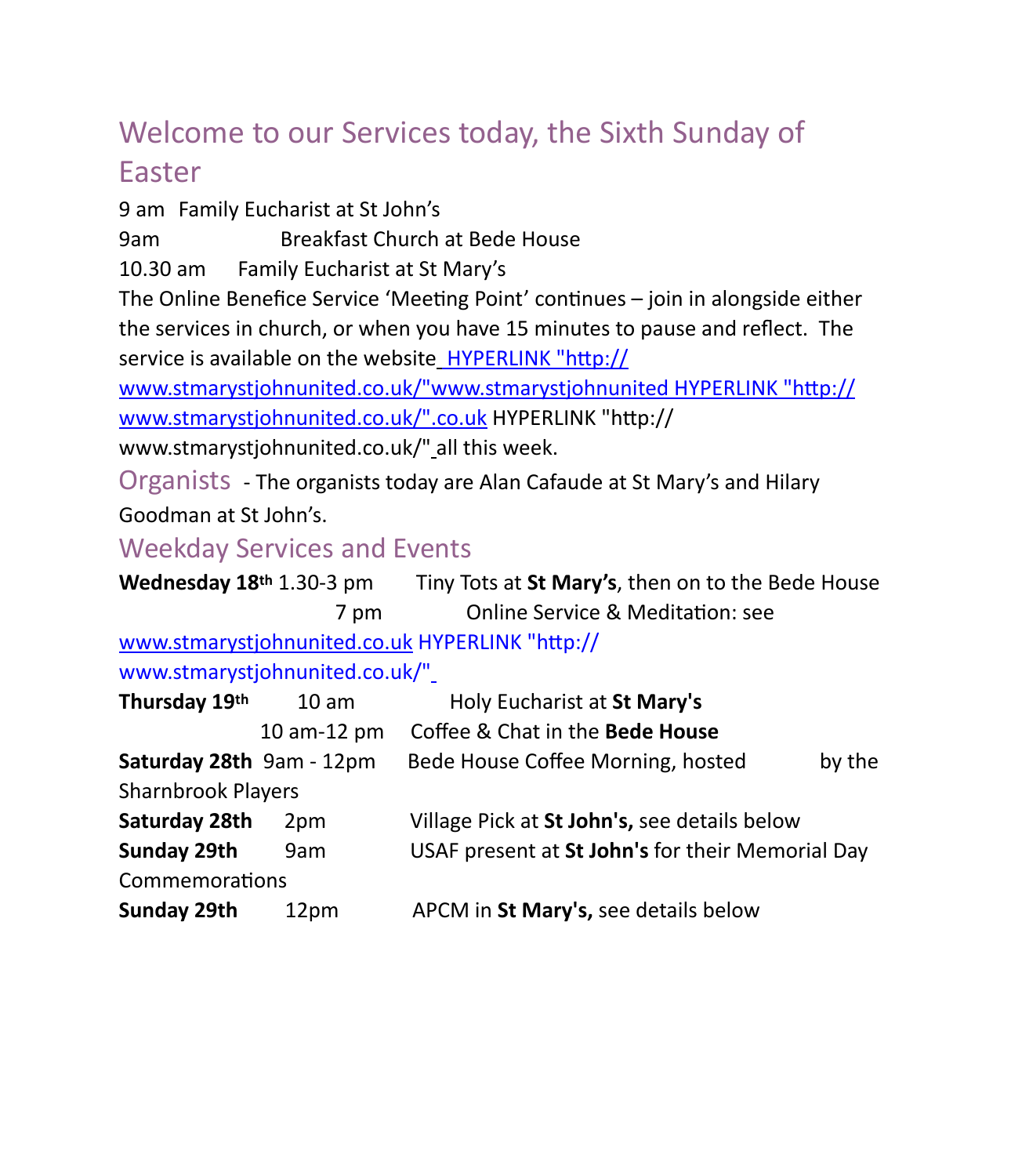## Services next Sunday 29th May (the Seventh Sunday of Easter)

9 am Family Eucharist at St John's

10.30am Family Eucharist at St Mary's

12 pm St Mary's APCM in the church

For all enquiries and requests for pastoral help:

Brenda Elldred (Reader) 07816 771702, brenda@elldred.co.uk Benefice Administrator 01933 741140 or stmarys.higham@gmail.com Bede House Enquiries 01933 741140 or thebedehouse@gmail.com Website [www.stmarystjohnunited.co.u HYPERLINK "http://](http://www.stmarystjohnunited.co.uk/) [www.stmarystjohnunited.co.uk/"k HYPERLINK "http://](http://www.stmarystjohnunited.co.uk/) [www.stmarystjohnunited.co.uk/"](http://www.stmarystjohnunited.co.uk/) 

# **NOTICES**

#### St John's

#### **St. John's recycling**

At St. John's Sue Wager is collecting any of the following items for charity. This helps the charities and saves the environment. Just bring your clean recycling anytime to St. John's and leave it at the back of the church on the bench. In time we hope to have specific areas for collection. Thank you for your help. Milk bottle tops (only milk bottle tops other tops can be recycled in your green bin). Go to the air ambulance charity.Old pens biros and felt tips go to Brain Trauma Research. Squashed drink cans go to Helipads for Hospitals. Pill blister packs go to be recycled properly stripping aluminium from the plastic , we take sackfuls to Superdrug Wellingborough. Clean jam jars and the metal top 1lb size go to the Brownies to be reused after sterilising for their jam sales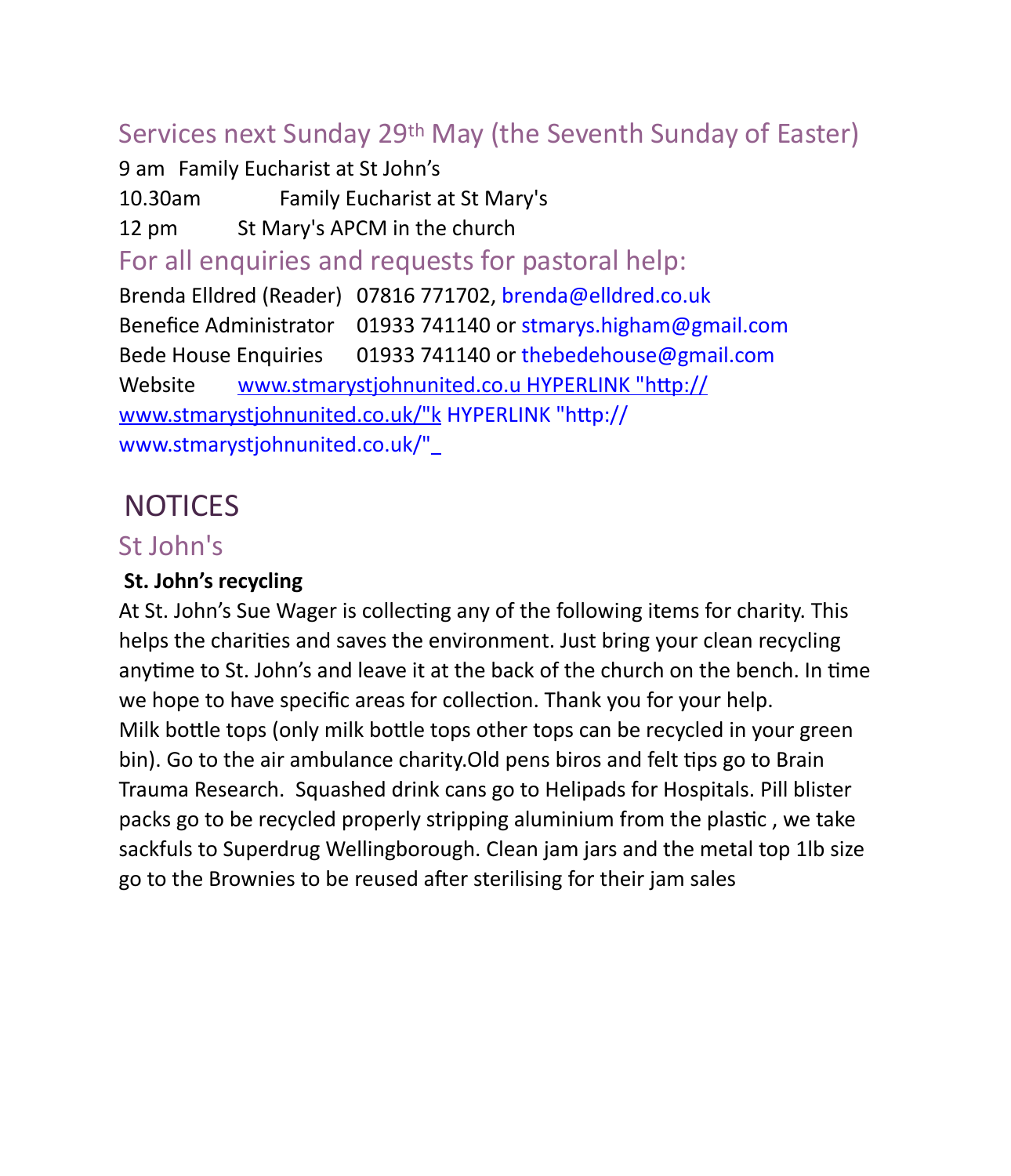#### **St. John's - Village Litter picking Chelveston 28th May 2pm (with tea and cake and a short talk on Bin Twinning)**

This is a joint community effort and we welcome as many at as possible to come along and help and also meet the community. In the village Emily, who is 8 years of age, is heading a campaign for Bin Twinning and there will be more details about this on the day. We meet at 39 Water Lane at 2pm. If you can join us please let Brenda (07816771702) know so we can make sure we have the equipment for everyone.

 Thy Kingdom Come - Ascension to Pentecost [https://](https://www.thykingdomcome.global/) [www.thykingdomcome.global](https://www.thykingdomcome.global/)

Thy Kingdom Come is a Global movement of prayer between Ascension and Pentecost supported by Christians in many countries. This follows the habit of many Christians, who for centuries, have made the focus of their prayer the same as the first believers. Christ's last instruction to His disciples on the day of His Ascension is to 'wait for the gift my Father promised' (Acts 1:4)" .

To assist with this wave of prayer Archbishop Justin Welby has written 2 small books, a Novena which is based on 1 Peter and a Daily Prayer Journal for the 11 days. In both churches these booklets will be available from 22.5.22 for you to take, for free, and we hope that you will find them useful in the lead up to Pentecost.

We will also be posting some useful short videos on WhatsApp, our website and our Facebook pages as ways to support your reflections and you can find out more from the link above.

There is also a small booklet for children called 'Cheeky Pandas', please take and give to any children you know.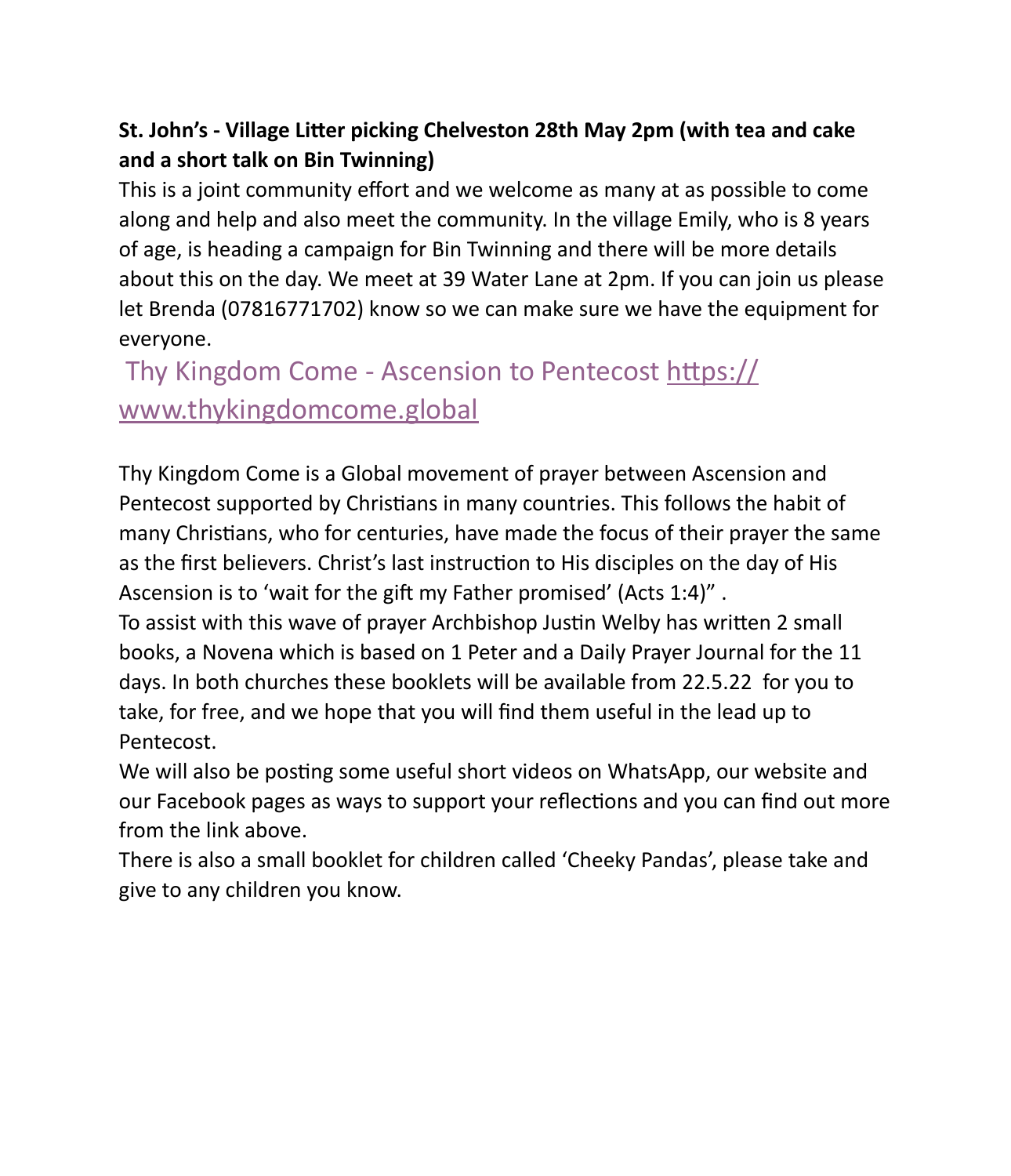# Annual Church Meetings

The Annual Parochial Church Meetings will be after morning service on 29th May at St Mary's. These are most important in this year as we look forward to a new Vicar's appointment. We need members of the Parochial Church Council who are willing to support the ministry and worship and encourage growth in our congregations. Nomination forms are available in church. *(added 8/5/22)*

#### Flowers

The flowers at the Nave pillar have been donated by Margaret Britchford in memory of her son Andrew for his birthday

## Vacancy – Church Treasurer

Do you have experience of financial accounts? Do you like book-keeping? Or maybe you just like counting money? Have experience of budgeting spreadsheets?

If you are retired, or work part-time, and can volunteer your expertise, we are looking for someone to help us manage the financial affairs of the church. To find out more please contact our Church Wardens:

Darren @ dkrobinson@btinternet.com / 07901718252

Dave @ dchs50@virginmedia.com / 07941306391 *(added 8/5/22)*

# Food Bank

Our current shortages are tinned fish, meat, soup, rice pudding, fruit and custard, jam, shampoo and conditioner. There are boxes at the back of both churches where you can leave your donations. Our grateful thanks to everyone who donates to us, whether in cash directly or through local organisations, or by putting items in our boxes in church or in local supermarkets. It is very much appreciated. *(updated 8/5/22)*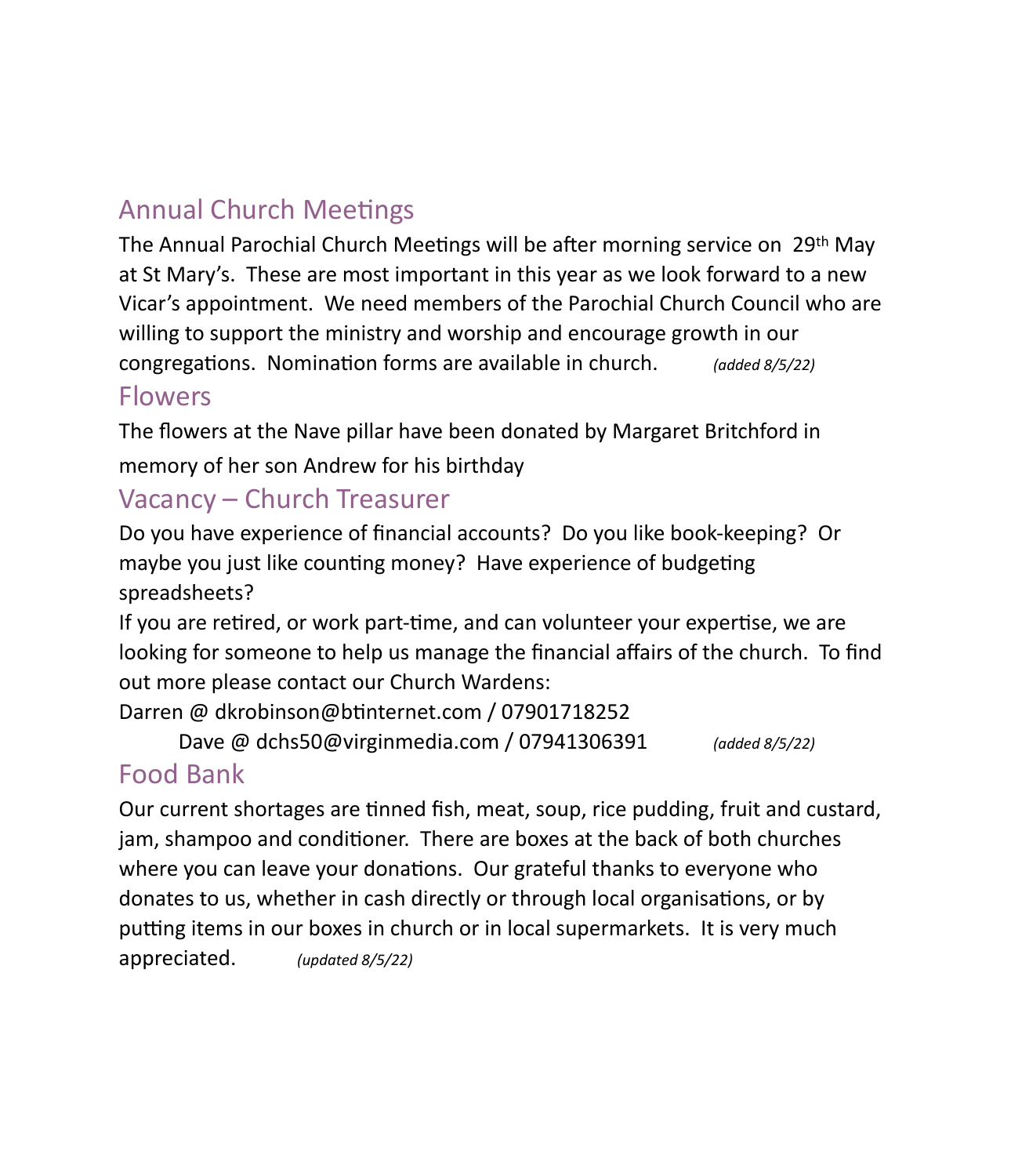# Prayers

## Our prayers have been asked for:

Karen Addis, Tony Barnett, Madge Boxall, Daniel Boxall, Tony Brown, James Christie, Ken Clarke, Allison Cox, Marian Cox, Hazel Cragg, Alan Cufaude, Gillian Dixon, Pat Ellis, Henry Flynn, Christine Franklin, Iris Gilbert, David Hamblin, Cynthia Hobson, Glyn Ingram, Sarah Knight, Jess Lawson, Olly Martin, Sarah Martin, Catherine (nee Matthias) & Tom Mayer, Sally Mayes, Freda Pack, Dora Paynton, Paul Paynton (Revd), Peter Paynton, Lynne Pocock, Val Robinson, Jean Shield, Elizabeth Swindley, Martin Sykala, John Tobin, Margaret Tuffnail, Chris Ward, Sara Whatley, Clare Yorke, Mobi/Therese/& Lilly Khalil

**St John's:** Shirley Baxter, Pauline Brown, Brittany Fowler, Tina Gill, Hilary Goodman, Eric Kilsby, Brenda May, Pieter Mommersteeg, Tony Norman, Muriel Palmer, Margaret Sheppard, Diana Wright.

Please continue to prayer for Moheb, Therese, & Lilly - our family from Egypt and their family who are Coptic Christians still in Eygpt

The Farming Community Network have ask for the 22nd May to be a day of prayer for the farming community. Please pray for both the farming community, and for the work of FCN's volunteers, trustees, and staff.

### Year's mind anniversaries:

Richard Felce, Barry Sauntson, George Whiting, Frederick Church, Laura Alton, William (Bill) Donald, George Mantle, Henry Munn, Susan Margetts, Alice Morris, Mary Humphrey, Marjorie Martin, Doreen Matson, Edith Hood, Betty McGeorge, James Brown, Eric Fletton, Georgina Weston, Herbert Rawlings, Samuel Jackson, Henry Marple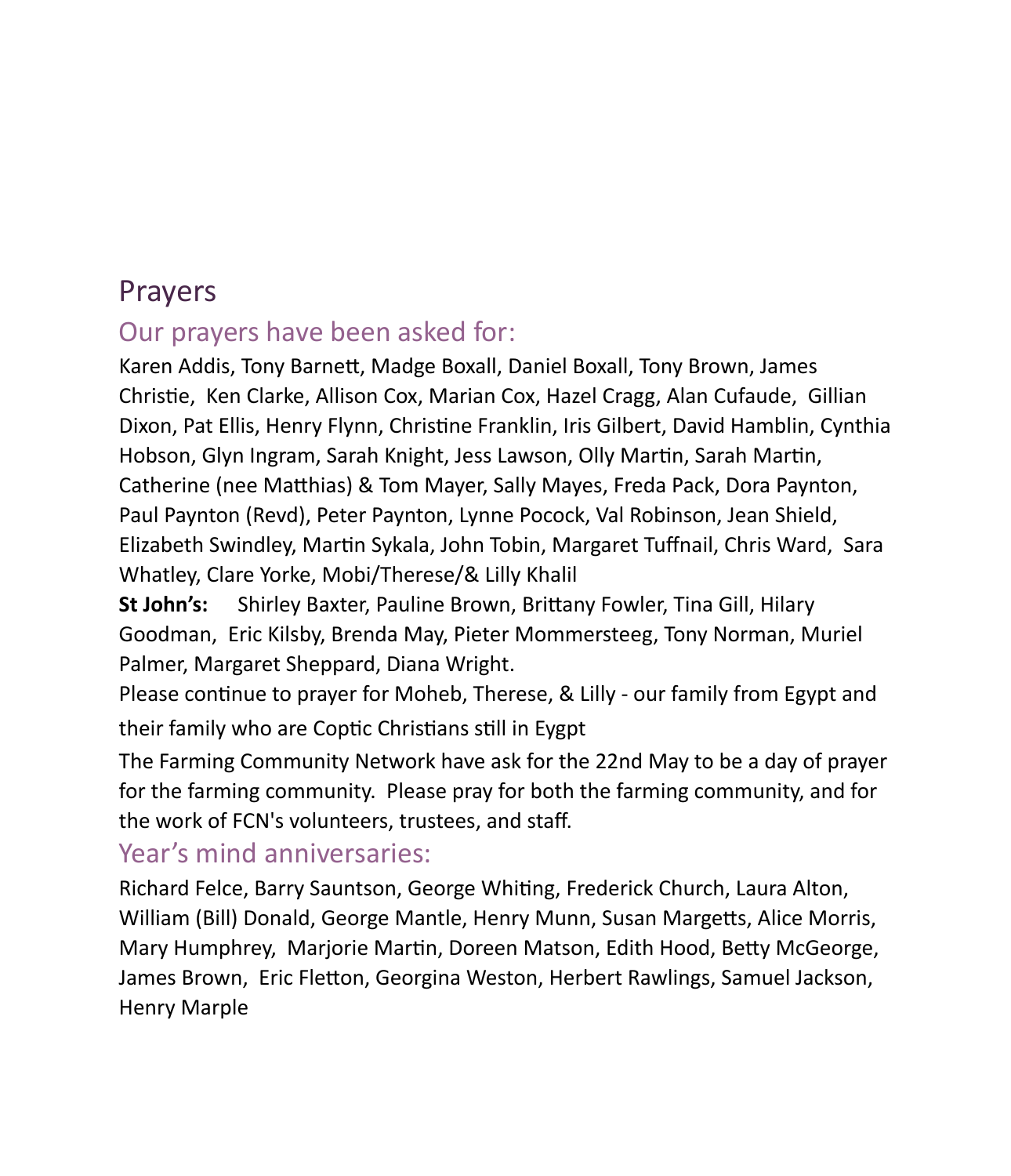## A Prayer for Ukraine

A Candle of Peace has been set up in both churches as a focus for our prayers. God of peace and justice, we pray for the people of Ukraine today. We pray for peace and the laying down of weapons. We pray for all those who fear for tomorrow, that your Spirit of comfort would draw near to them. We pray for those with power over war or peace, for wisdom, discernment and compassion to guide their decisions. Above all, we pray for all your precious children, at-risk and in fear, that you would hold and protect them. We pray in the name of Jesus, the Prince of Peace. Amen.

### Praying for Afghanistan

We continue to pray for the people of Afghanistan in all the difficulties of the restrictions they are living under.

### Upcoming Events

On the 5th June there is a Jubilee event in **SAFFRON ROAD PARK** (not Castlefields as previously printed) between 12-5pm. The church has a table there to promote ourselves to the wider community. If you would like to help man the table to